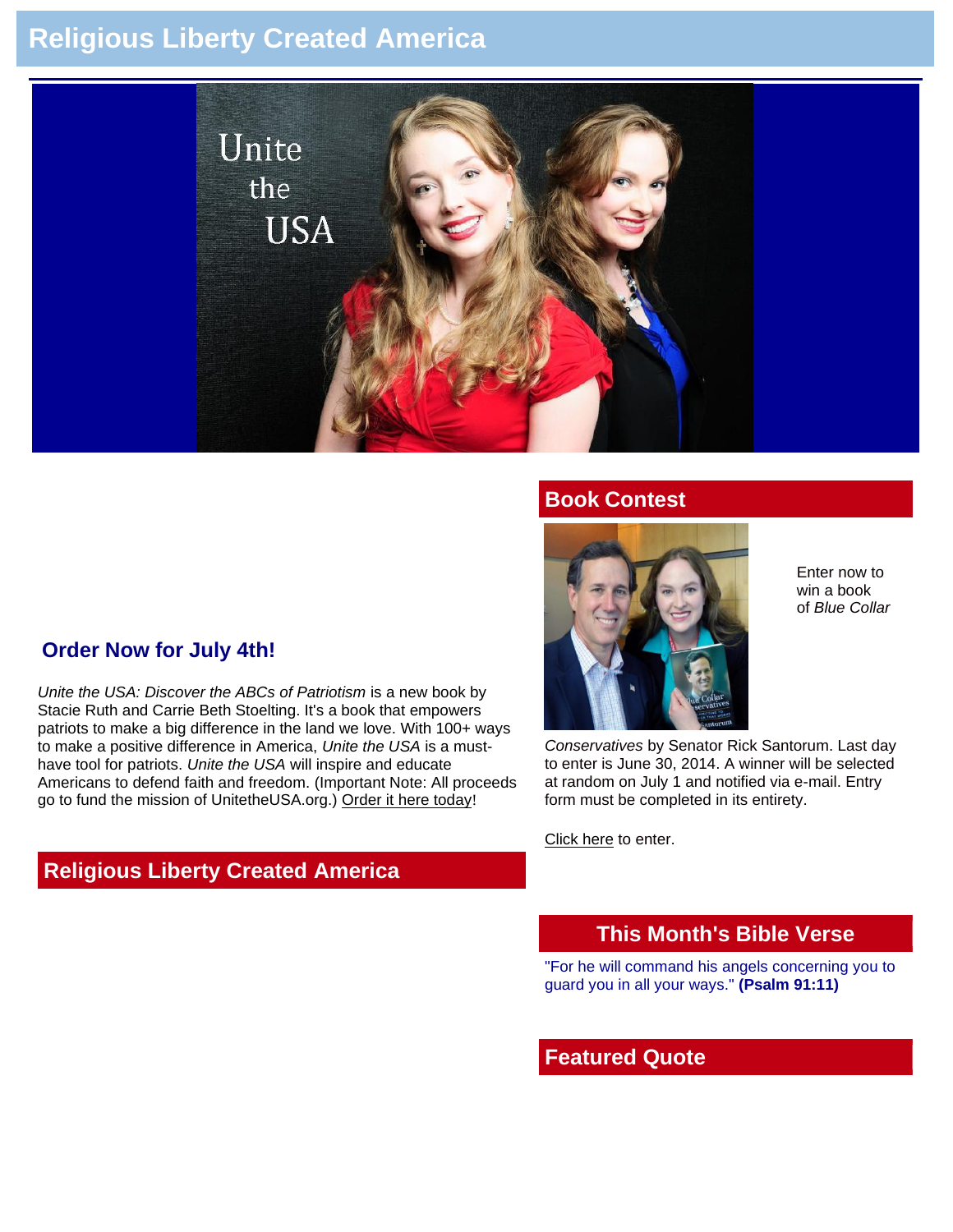

Today, certain anti-Christian groups attack the core of our country: religious liberty. They promote false ideas about Christians "forcing religion" on all. But let's get one thing straight: Christians do not believe in forced conversions. The very foundation of Christian belief is that each person must decide to receive or reject Jesus as Savior and Lord. It cannot be forced. (Read more about it [here.](http://prayingpals.org/knowgod.html))

So what is there to fear in allowing Christians equal religious liberty? Well, quite frankly, a lot. If anti-American liberals lost grip on their control, their dangerous agendas would be tossed aside as well. You see, religious liberty allows for all liberty.

Carrie Stoelting and Gov. Bobby Jindal holding a copy of *Unite the USA* by Carrie and Stacie Stoelting

Last weekend, I (Carrie) had the opportunity to meet Governor Bobby Jindal. Prior to visiting with him, I heard him give a thoughtprovoking speech in which he said, **"America didn't create religious liberty. Religious liberty created America."** Isn't that the truth?

Today we face a mounting attack against religious liberty. And, it is arguably the greatest attack on our nation. There many evils pressing in on our country but the attack on religion truly is the root of the problem. If the Bible, prayer, and basic Christian values were promoted in our culture today, more people would know the difference between good and evil. Now, it is commonly promoted that was is evil is good and what is good is evil. Sadly, we live in an upside down society.

But there is hope! We must not give up. The only thing we must give up is fear.

Perseverance is an important key to success. We agree with Governor Bobby Jindal who is speaking out that there is hope to repeal ObamaCare is we don't give up. (Read the below feature article.) We can't "throw in the towel" but rather we need to "step into the ring" and fight back for our freedoms.

We hope that you enjoy this edition of Unite the USA. Pass it on and share it with a friend. It's not a cliché when we boldly



"Sir, my concern is not whether God is on our side; my greatest concern is to be on God's side, for God is always right." **-- Abraham Lincoln**

# **Featured Founding Father**

**Roger Sherman** (April 19, 1721 - July 23, 1793) was an early American attorney and Founding Father of the United States of America. He served as the first mayor of New Haven, Connecticut and he was on the Committee of Five that drafted the Declaration of



Independence. Roger Sherman was also a representative and senator in the new republic. He was the only person to sign all four great state papers of the U.S.: the Continental Association, the Declaration of Independence, the Articles of Confederation and the Constitution.

*In God We Still Trust* **A CD by Stacie and Carrie Stoelting**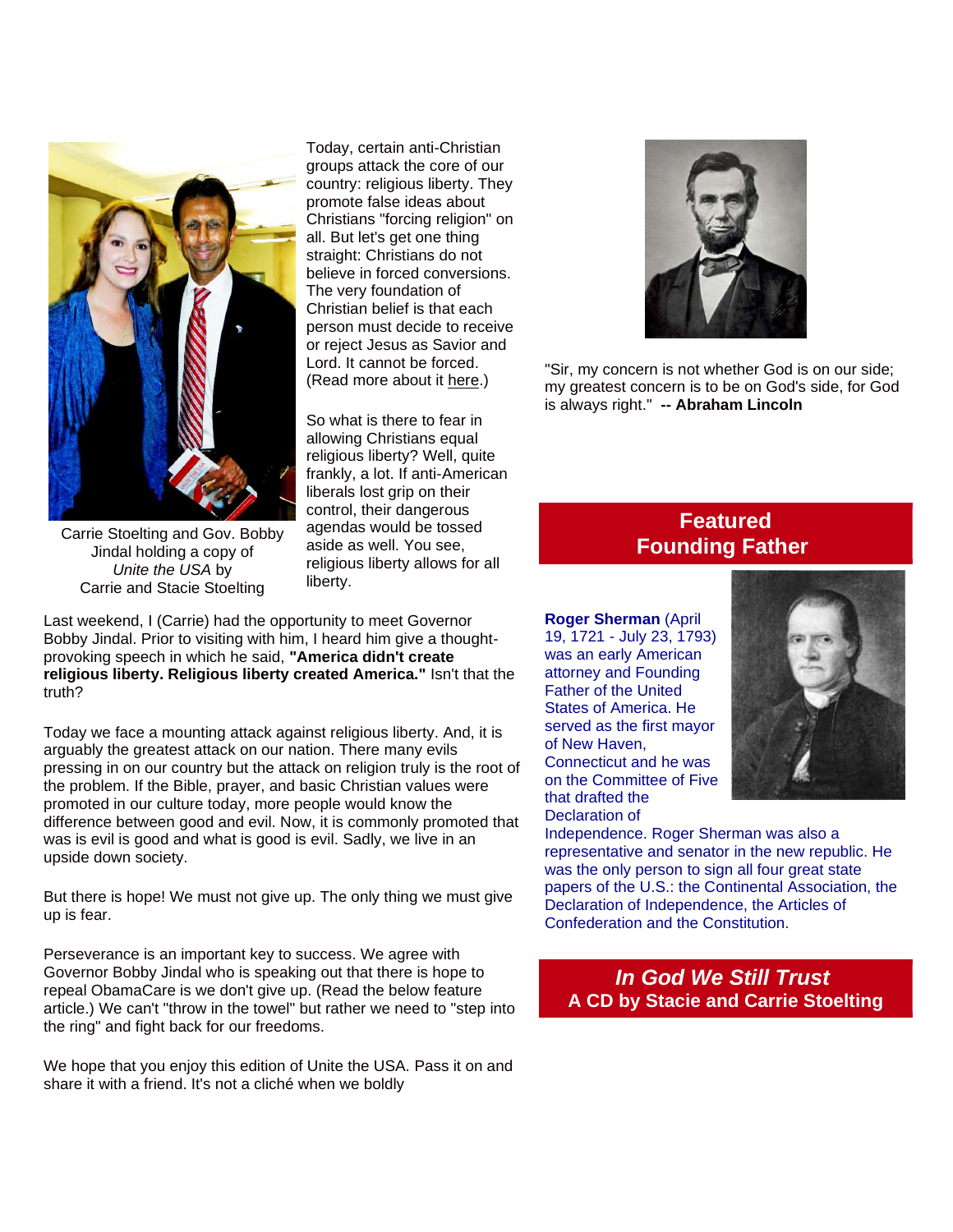say this: Together we can make a difference. How? Prayer and action. With God, we can! After all, we must remember that "the people who know their God shall stand firm and take action" (Daniel 11:22, ESV).

God bless you, Carrie Stoelting and Stacie Stoelting *Founders of [Unite the USA](http://unitetheusa.org/index.html)*

# **Stoelting's on American Family Radio**



Carrie and Stacie Stoelting American Family Radio sharing about protecting the 9/11 cross



Per request from veterans who love patriotic and inspiring music sung by Stacie and Carrie, [In God](http://unitetheusa.org/id56.html)  [We Still Trust](http://unitetheusa.org/id56.html) was recorded. From the National Anthem to "God Bless America" you will be inspired and uplifted about our God-given freedoms. All proceeds go to Unite the USA. Help promote faith and freedom in America. Your support is important and appreciated. [Buy or download a copy](http://unitetheusa.org/id56.html)  [today.G](http://unitetheusa.org/id56.html)od bless you as you celebrate the red, white, and blue!

## **About the Author**

## **Defend the 9/11 Cross**

A group of atheists are "offended" by the 9/11 cross. The 9/11 cross has brought comfort, hope, and inspiration to countless people ever since it was brought out of the 9/11/01 rubble.



The 9/11 cross is not only historical, but it is also a symbol of hope and faith for so many. It deeply saddens us that atheists want to remove it simply

because it offends them. The 9/11 cross has a right to stand. It's a part of history.

In response, we've created a FaceBook event called "I Stand With the Cross". This is a grassroots event for the American people and by the American people. This is the American people's forum to show that, yes, the 9/11 cross matters and it should not be removed. Please visit our online event



Bobby Jindal is Governor of Louisiana and Honorary Chairman of America Next, a conservative policy group that focuses on winning the war of ideas.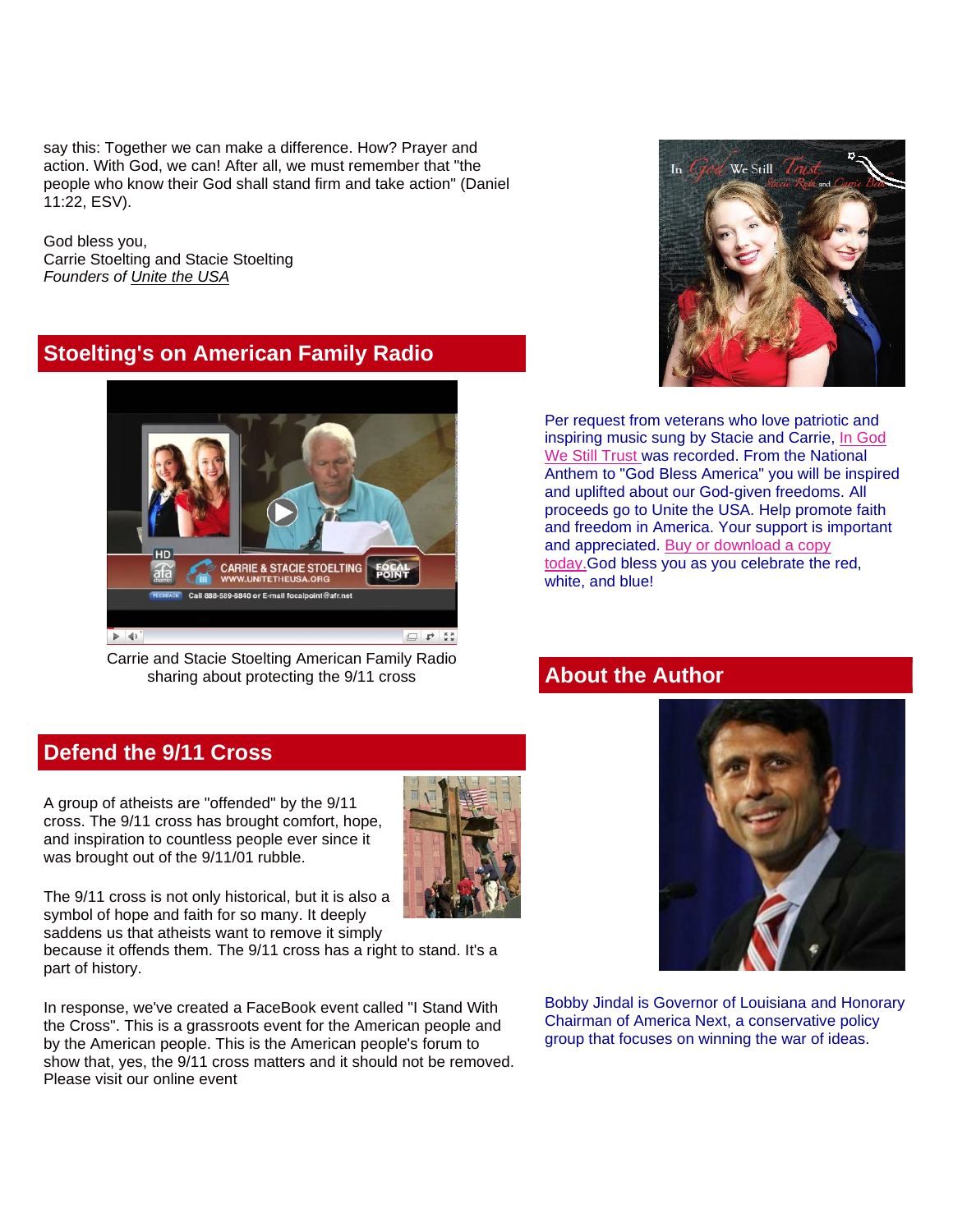here: [https://www.facebook.com/events/290419621125862/](http://r20.rs6.net/tn.jsp?e=001AWD9xA9E93UKEYmtCrd0cyGap_irf5O1rYiB-RgbWqufjthVE8BgQbVF6O8mROmIiGQBXPLyJKRaOleE_fIY_P14qzC4Pdazh9MuTsRIiz1Ti2XTTuZExl_MbQJnNBxP9_A0lAEvvJOYk3iCgs31cw==) [This](http://unitetheusa.org/id116.html) is a way for the American people to stand up and be heard.

The cross has the right to stand; join this event to show your support for the 9/11 cross and freedom. We're hoping to gain strong support by 09/11/14. It's simple: All you have to do is join this event to show your support.

# **Booking Info**



Celebrate the true spirit of America with Carrie Beth and Stacie Ruth. Book Stacie and Carrie for concert or conference! E-mail [info@unitetheusa.org](mailto:info@unitetheusa.org) for more information.

# **Yes, we can still repeal ObamaCare. -Let's get to work!**

#### By Governor Bobby Jindal [www.americanext.org](http://r20.rs6.net/tn.jsp?e=001AWD9xA9E93UKEYmtCrd0cyGap_irf5O1rYiB-RgbWqufjthVE8BgQbVF6O8mROmIuljDFxzm0Dn7m0ojCA4lPjcnG2ysiszXLFnejCr5Pyc=)



According to those in the elite salons of Washington, ObamaCare cannot be repealed. The conventional wisdom on the cocktail circuit contends that once you mandate health insurance for millions, you cannot unmandate it. This theoretical belief has become accepted in Washington as a dogmatic article of faith. And the Obamacrats and most of the press believe that repeating this mantra often enough will make it so.

Of course, many Beltway insiders claim that ObamaCare cannot be repealed because they wish to preserve the financial windfalls the law has brought them.

From the Big Pharma CEO bragging about the "rock-solid deal" benefitting his industry, to the health insurers who have a captive audience of Americans now required to purchase their products, to the lobbyists seeking preferential treatment in regulations, ObamaCare has become big business to the K Street crowd. No

#### **In God We Still Trust Video**

Our country needs to turn to Jesus. Listen to "In God We Still Trust" for inspiration to keep "fighting the good fight". For hope and encouragement, listen to Stacie Ruth and Carrie Beth sing "In God We Still Trust".

#### In God We Still Trust

#### **Share and Sign Up**

Be sure to share this edition with your friends. Sign up for Unite the USA's free monthy email [here!](http://unitetheusa.org/id2.html)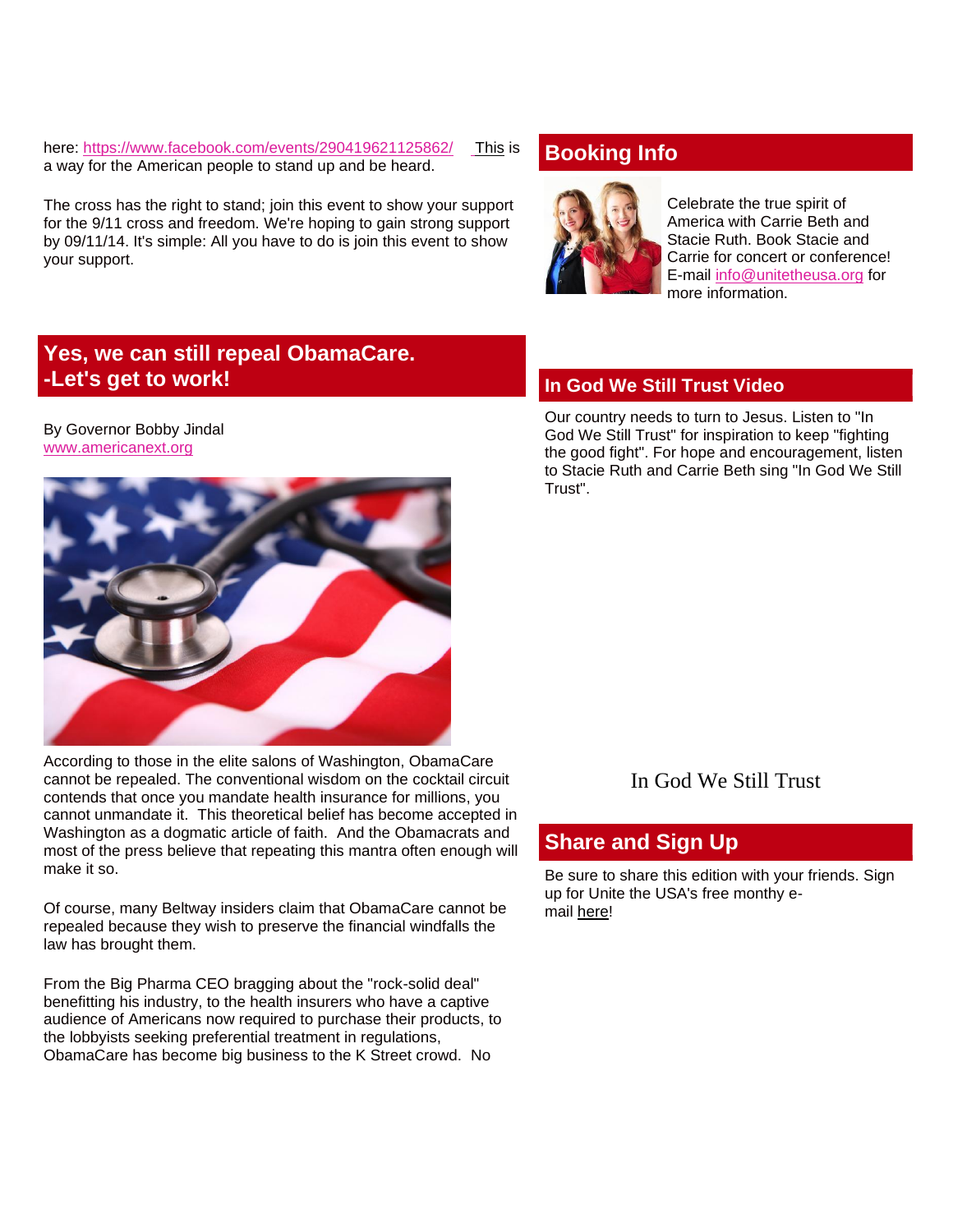wonder so many view repeal of the law as fantastical-it would take away their gravy train.

The idea that ObamaCare cannot be repealed defies both logic and real world justification, on multiple levels.

But even many conservative "thinkers" in Washington have given in to ObamaCare fatalism. They may not say so in public, but they fully believe that talk of the law's repeal exists only in the land of unsophisticated rubes.

The country that won two world wars and put a man on the moon cannot, it is believed, repeal a disastrous public policy. Says who? Why not?

I know a little bit about health care policy, having spent most of my adult life analyzing and implementing policy changes on the state and federal levels. And based on my decades of experience, the idea that ObamaCare cannot be repealed defies both logic and real world justification, on multiple levels.

First, the fact that the federal government has by force of law and under pain of taxation forced millions to sign up does not constitute "success" or "progress." In fact, I bet the administration could have raised their enrollment totals even higher if friendly IRS agents had paid personal visits to all Americans "encouraging" them to enroll.

The real "progress" thus far from ObamaCare? Health care premiums have gone up, health care costs continue to escalate, and millions of consumers are losing their plans and finding that they may not be able to see their doctors any longer.

Let's remember, too, that ObamaCare was sold on a series of deceptions - if you like your plan you can keep your plan, you can keep your doctor, and premiums will decrease on average \$2,500 per year.

To pass ObamaCare in the first place, the American people were sold a bill of goods that would make even P.T. Barnum blush.

In one sense, the smart guys are correct. Conservatives do need to articulate alternatives to ObamaCare-because the American people need relief from premiums that continue to skyrocket.

The plan [I endorsed \[in](http://unitetheusa.org/id116.html) April] would do just that-focus like a laser beam on reducing costs. The Congressional Budget Office previously analyzed many of the policies included in our plan, and concluded they could reduce premiums by thousands of dollars compared to ObamaCare's surging costs.